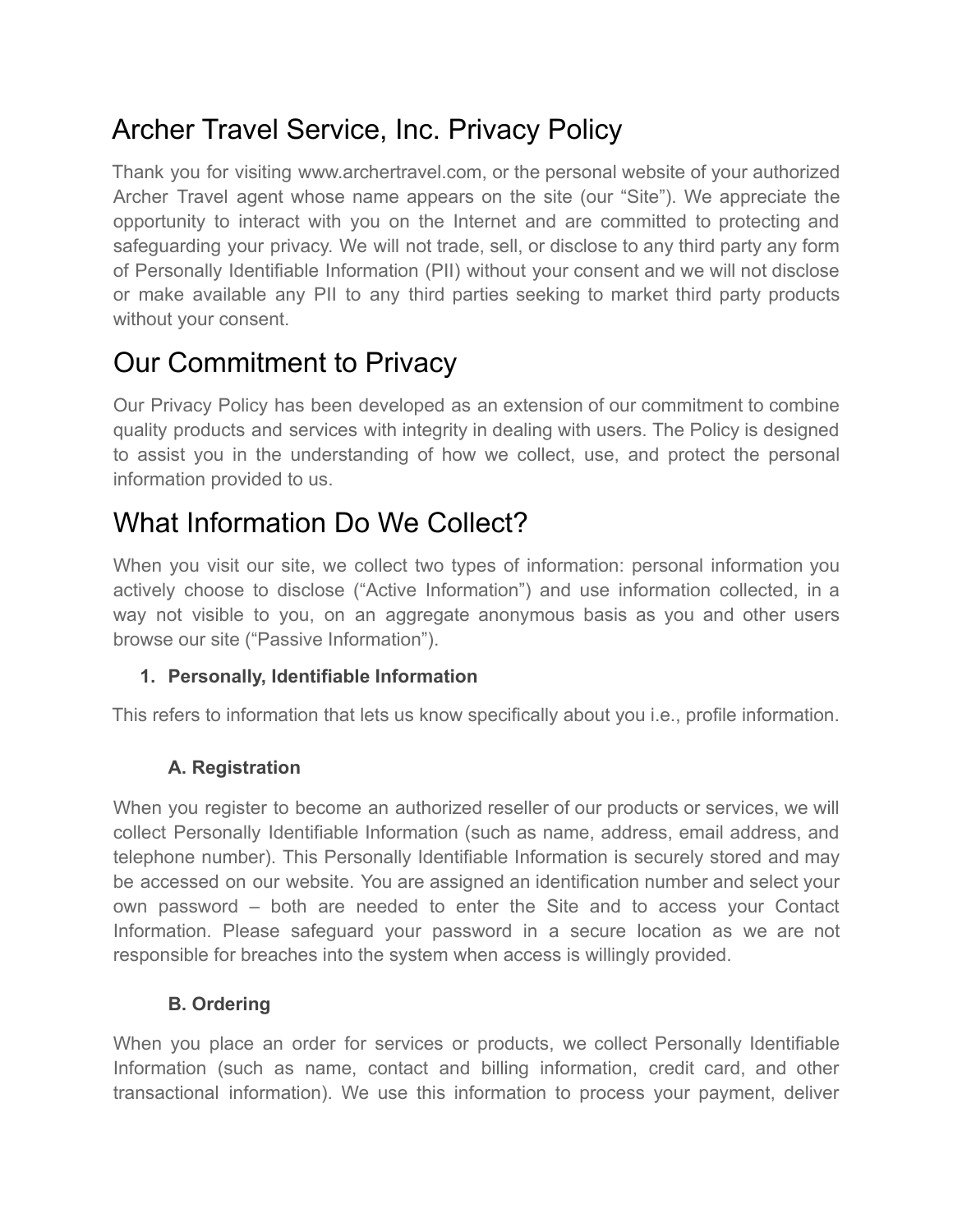your order and to communicate the status of your order.

## **C. Credit Card Storage**

Credit card information collected at registration or for product orders is used only to process payment for the transaction and, generally, is not retained on our Site. However, you may voluntarily elect to securely store multiple credit cards to be used for product orders.

### **D. Surveys and Promotions**

Occasionally, you may voluntarily provide Personally Identifiable Information to complete surveys and questionnaires or to participate in user polls. We use this information to improve our products and services and to ensure that we are providing accurate disclosures. We may also use your Personally

Identifiable Information to provide you publications and other marketing information that coincide with your preferences. You may customize your marketing preferences or let us know if you do not wish to receive any promotional materials, by adjusting your Subscriptions & Email options on the Site.

## **2. Aggregate Information**

This refers to information that does not, by itself, identify you as a specific individual. Such information would include the Uniform Resource Locator ("URL") of the website that referred you to our Site, your Internet Protocol ("IP") address (a number automatically assigned to your computer whenever you surf the web), your operating system and browser type, and any search terms that you enter on our Site. Our web server aggregates this information in order to monitor the level of activity on our Site, evaluate its effectiveness, and improve the content or our Site in order to make your visit an easy and enjoyable experience.

We may collect, compile, store, publish, promote, report, or otherwise disclose or use any Aggregate Information, provided that such information does not personally identify you. We do not correlate any Personally Identifiable Information with the Aggregate Information that we collect on our Site. If we do correlate any Aggregate Information to you, it will be protected like any other Personally Identifiable Information under this Privacy Statement.

# Active Information You Choose to Provide

To gain use of the site (become a "user"), we require you to disclose the following information: Name, Address and Phone Number.

We use secure socket layer (SSL) encryption to protect the transmission of the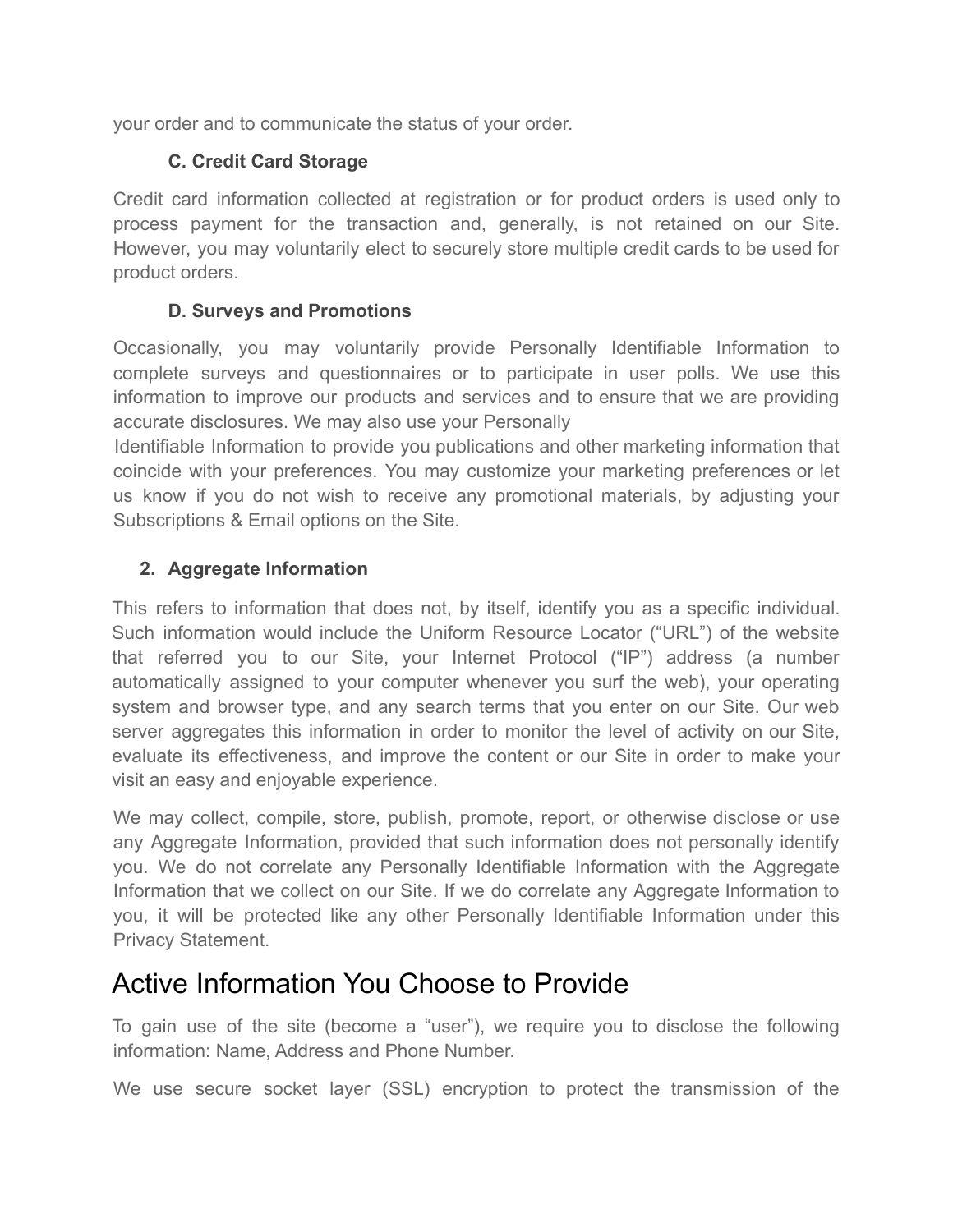information you submit to us when you use our secure online forms. The information you provide to us is stored securely.

# Passive Information Collected

## **What is a Cookie?**

Cookies are a feature of web browser software that allows web servers to recognize the computer used to access a site. They are small pieces of data stored by a user's browser to simplify subsequent interactions with the site. This makes it easier for a user to move from site to site and to complete transactions over the Internet. Cookies should make your online experience easier and more personalized.

Our site utilizes cookies to collect information about how our site is used. Passive Information gathered may include the date and time of visits, the site pages viewed, time spent at our site, the sites visited just before and just after visiting our site. If you do not wish to transmit "cookie" information about yourself, you may turn off the cookie function in your web browser.

Our site's servers also automatically identify your computer by its Internet Protocol address, which is a unique string of numbers that are assigned to your computer by your Internet Service Provider. The IP address may be used to address problems with our server or to gather broad demographic information about our users. We passively collect your IP Address.

### **How Do We Use the Information Collected?**

Broadly speaking, persons we employ directly, or as contractors or agents at our direction, use Active Information for purposes of administering our business activities, providing customer support, and making available other products or services we think might be of interest to our users. We may use the Active Information or Passive Information you provide to contact you about various changes to our site, new services, features or products we offer. If at any time you do not wish to receive such information, you may "opt-out" of doing so by adjusting your email settings in the back office of the website.

We use Passive Information to gather information about our users and to enhance our site to make it easier, faster, and friendlier for users. Additionally, cookies help us better understand the usage pattern of the people that visit our site, which helps us improve our services. Passive Information may result in your viewing of advertising based on your user habits.

#### **Your Information in Relation to Others We Link To**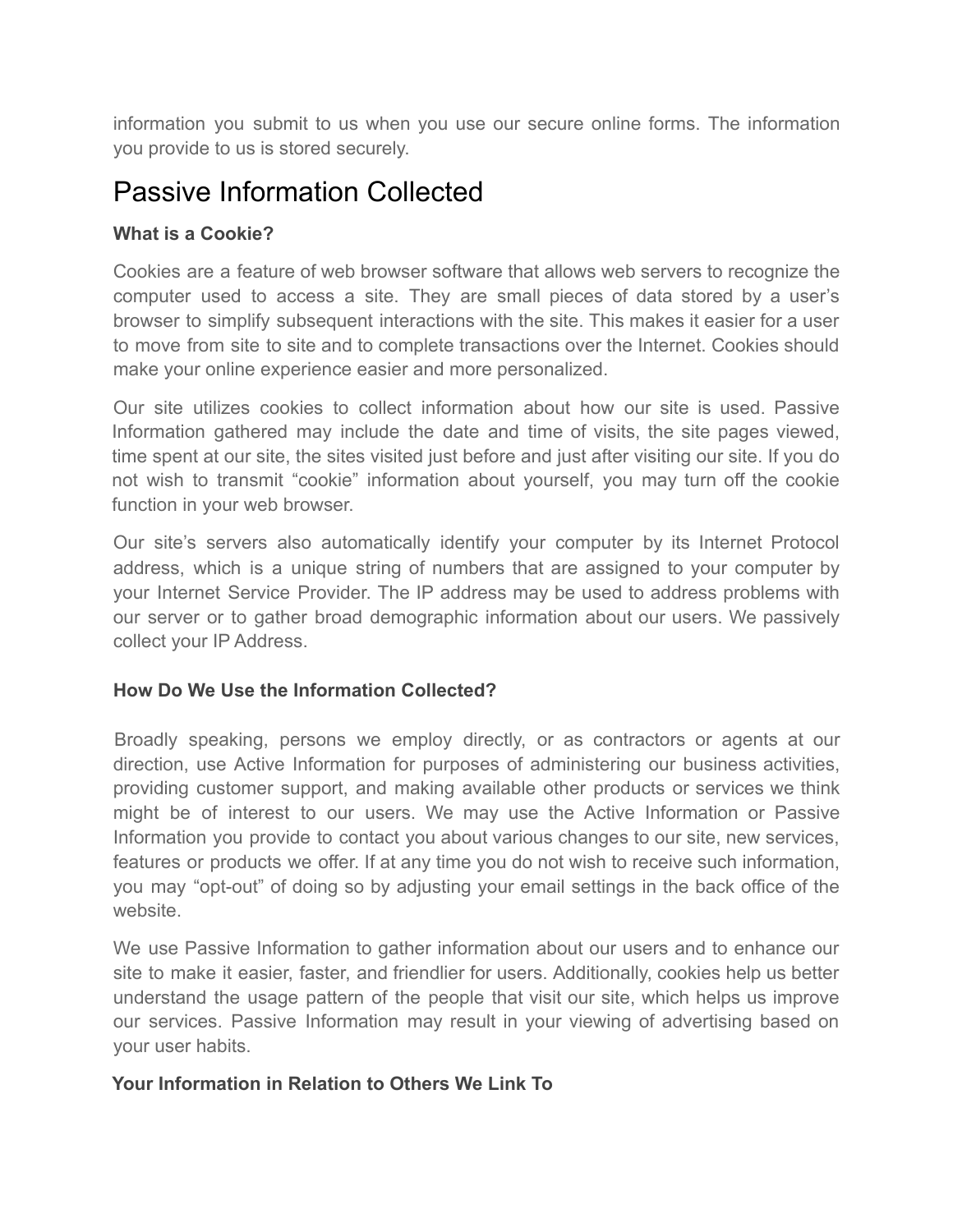You might be able to access other websites through our site via hyperlinks. When you do so, you are subjecting yourself to their privacy policies and data collection. Please read the privacy policies of those sites to ensure you agree with the terms before using such sites.

#### **Sharing Information with Advertisers or Other Third Parties**

We may disclose anonymous information about user habits to advertisers on our site. The parties who perform services for us (credit card processors, merchant bank, Internet Service Provider) may also have access to your information in performing such services. Should we buy or sell assets of our company, another company may need to review our company's assets, which might include your information, to make business decisions as to whether to acquire such assets.

#### **Sharing Information with the Government or As Otherwise Required by Law**

We may be required by subpoena, law, or government agency to disclose both Active and Passive Information you have provided to us.

#### **How Do We Secure Active Information and Passive Information?**

We secure your personal information submitted by you by using reasonable efforts to prevent unauthorized access or disclosure, or accidental loss of Active and Passive Information. Individual postings on this site and other communications to our office via email or standard mail may not be secure unless we advise you that security measures are in place prior to your submission of information. Therefore, if you choose to communicate with us through these means, you are assuming the risk of doing so and we respectfully request that you do not send or post sensitive information through these means.

#### **Accessing and Correcting Your Information**

We take reasonable measures to ensure that any Personally Identifiable Information we collect on our Site is accurate, current, complete, and reliable for its intended use. If you wish to update or otherwise correct Personally Identifiable Information provided to us, you may edit your information online.

### **Protecting Your Information**

We acknowledge your trust and are committed to take reasonable steps to protect Personally Identifiable Information provided from loss, misuse, and unauthorized access. We employ physical, electronic, and managerial processes to safeguard and secure your information. It is your responsibility to safeguard the password you use to access our Site and to promptly advise us if you ever suspect that your password has